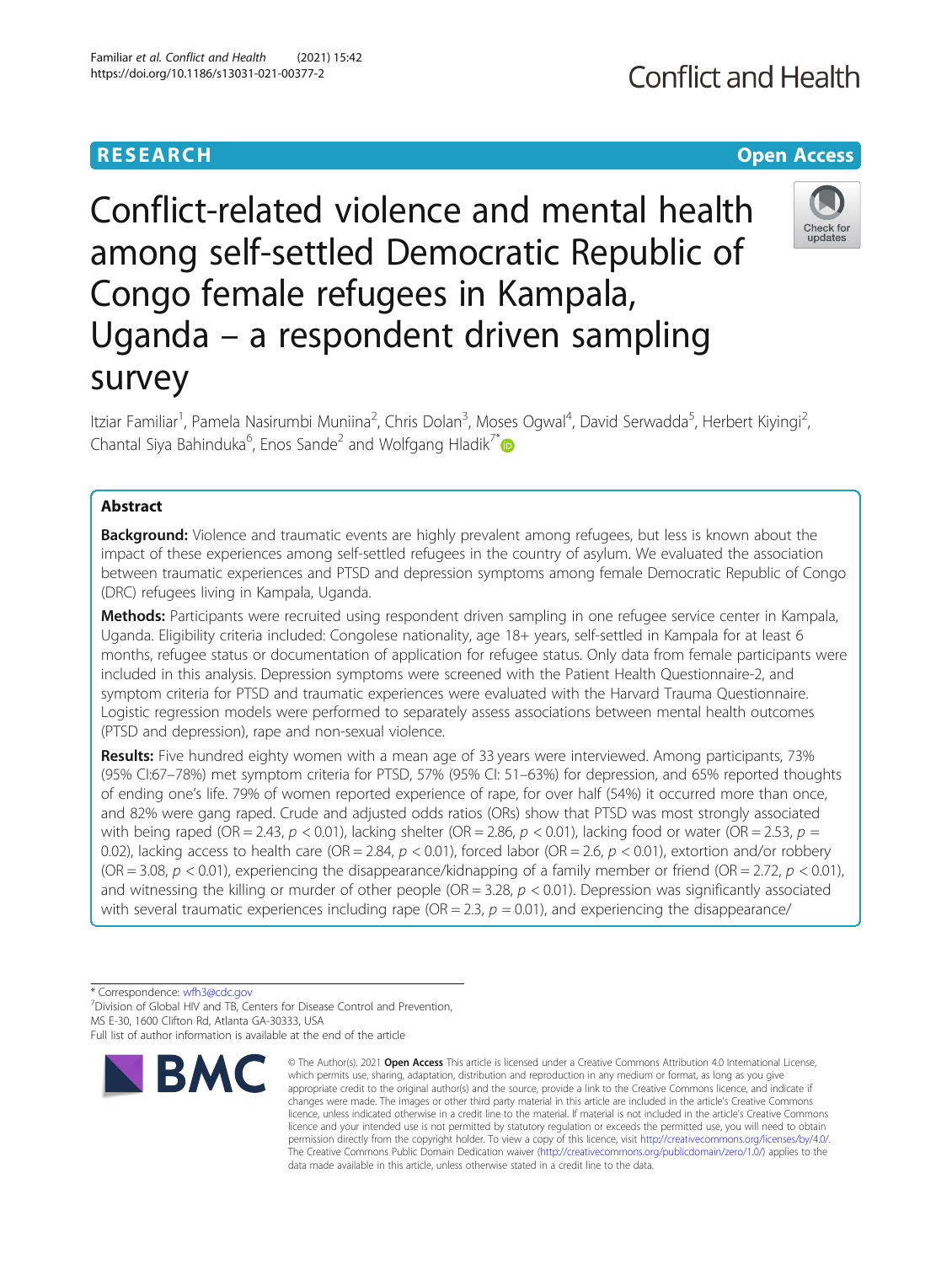kidnapping of a child or spouse (OR = 1.99,  $p = 0.01$ ).

**Conclusions:** Refugee women self-settled in Kampala reported high lifetime experiences of violence and traumatic events including rape, as well as high rates of PTSD and depression. Future programming addressing self-settled refugees and their settlement in host countries may benefit from including local and national integration strategies.

Keywords: DR Congo, Uganda, Refugees, Female, Rape, Mental health

#### Background

Since the first and second Congo Wars in 1996–1997 and 1998–2003, respectively, political instability and armed conflict has forced an estimated 4.5 million people to flee from the Democratic Republic of Congo (DRC). The UN High Commissioner for Refugees [[1\]](#page-8-0) estimated that as of February 2019, over 826,000 DRC refugees were being hosted in African countries, with as many as 60% of them currently living in Uganda [\[2](#page-8-0)]. The multiple armed conflicts affecting DRC's vast territory make this one of the most challenging humanitarian emergencies of our time. A tragic feature of the armed conflict in the DRC has been the use of widespread sexual violence against women, including rape, as a tactic of war and destabilization [\[3](#page-8-0)].

The events leading to forced migration, as well as flight itself and life in the country of asylum, are frequently accompanied by exposure to an array of traumatic events such as severe physical and sexual violence, death threats, witnessing family and others being killed, kidnapped, or abused [[4\]](#page-8-0). These events can be emotionally shocking, and rates of stress and mental health disorders, such as anxiety disorders, post-traumatic stress disorder (PTSD), and depression are higher among refugees than in the general population [[5](#page-8-0)].

Women are more frequently victims of sexual violence and the prevalence of PTSD and poor mental health after rape is particularly high. A systematic review and meta-analysis estimated the prevalence of sexual violence and rape among female refugees and those internally displaced at 21% (CI 95% 14.9–28.7) [[6\]](#page-8-0), with authors warning about the potential underestimation due to barriers in reporting. In the DRC, population-based studies show that more than 40% of women have experienced sexual violence including rape [[7](#page-8-0), [8](#page-8-0)] and upwards of 50% among female refugees [\[9](#page-8-0)]. Studies of DR Congolese civilians and refugees have found higher prevalence of PTSD, depression, suicidal ideation, and suicidal attempts among women who have experienced sexual violence [[7,](#page-8-0) [10](#page-8-0)].

Most studies describing mental health issues of refugees are based on reports from individuals assessed within organized temporary settlements. Less is known about the considerable large number of refugees who have chosen to 'self-settle' within a host

population. Self-settled and urban refugees may be more vulnerable to exploitation, persecution and arrest, given that although they are recognized as refugees, there is little in the way of practical assistance or protection to those living outside gazetted refugee settlements [\[2](#page-8-0)]. Ensuring support and access to basic services for individuals concealed in the anonymity of a city can be challenging, increasing the likelihood of risk-taking behaviors, and negative health outcomes [[1\]](#page-8-0). Self-settled refugees may experience higher levels of violence and rape with even less support available than what refugees in camps may have access to from medical non-governmental organizations (NGOs). Determining the type and magnitude of mental health problems urban refugees experience is crucial to plan and deliver adequate services, and requires methods that can be used to generate valid estimates for hidden populations that do not have a sampling frame.

The purpose of this study was to investigate rates of PTSD and depression symptoms in a population of female DR Congolese refugees living in Kampala, Uganda and their association with traumatic experiences including rape, to inform policy and service provision in host countries.

### Methods

Data come from the Crane Survey, a cross-sectional survey conducted in Kampala, Uganda between July 25th and November 29th, 2013 by the Crane Survey of Makerere University School of Public Health, the US Centers for Disease Control and Prevention, and the Refugee Law Project.

#### Participant recruitment

Study participants were recruited using respondentdriven sampling (RDS), a peer-to-peer recruitment approach used to sample hard-to-reach populations where no sampling frame is available. A single survey office located in a dense urban area near the city center was used as the survey site. Survey participation involved two visits to the survey office. In the first visit, the coupon received by one of two seeds was validated, and candidate participants were screened in a face-to-face interview for eligibility (DR Congolese nationality, age 18+ years, self-settled in Kampala for at least 6 months, self-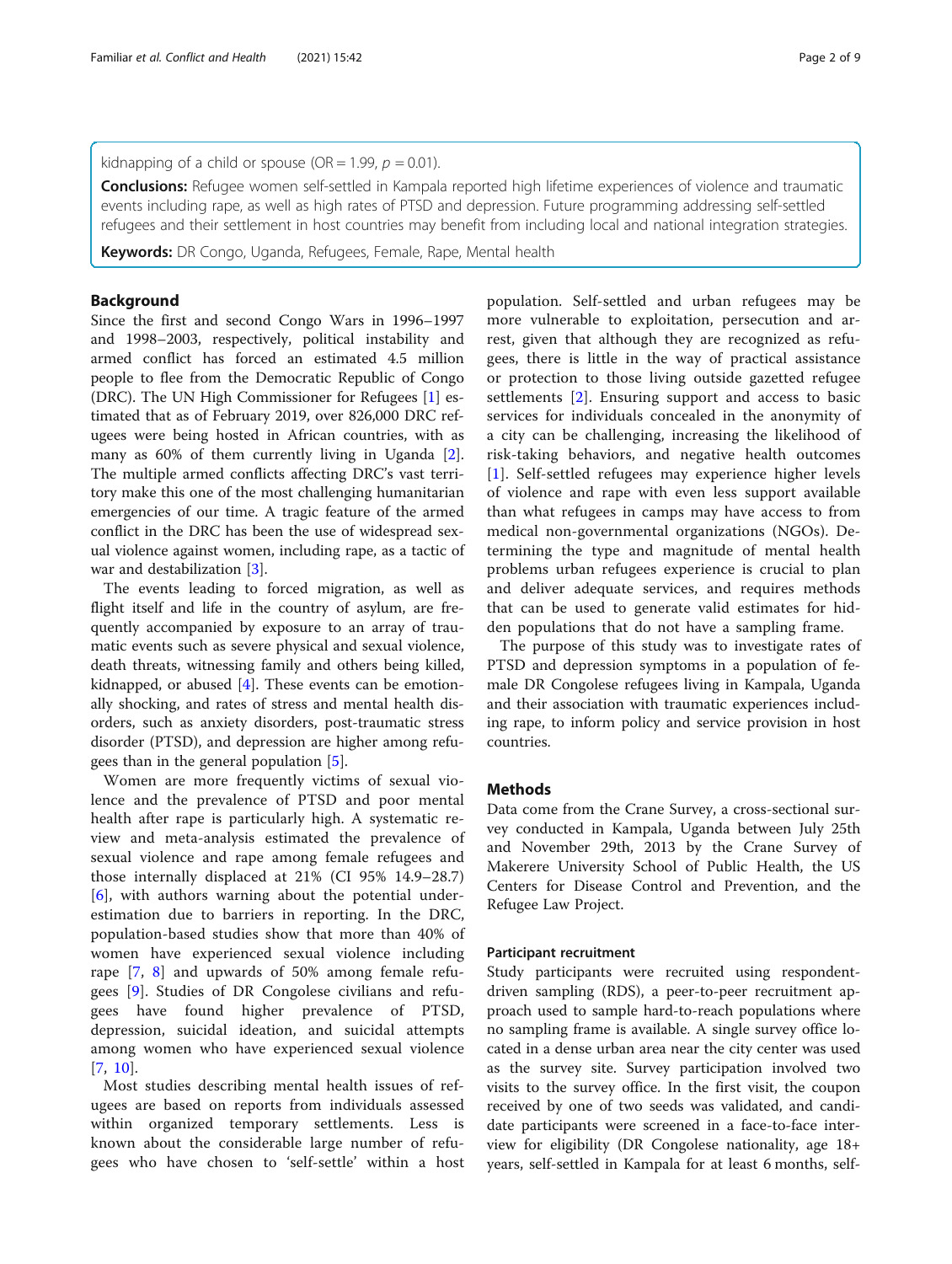reported refugee status or documentation of application for refugee status). If eligible, and after providing informed consent, participants were interviewed and offered testing for syphilis and HIV. A second visit was scheduled 2 weeks later, to return test results, administer a short peer recruitment interview and provide compensation for transport and participation as detailed below.

#### Procedure

#### **Instruments**

All instruments were translated into Swahili and French and back translated by local research assistants. To increase confidentiality and data protection, survey instruments were administered to participants using an audio computer-assisted self-interview (ACASI) in a password protected tablet using Questionnaire Design Studio (Nova Research). Research staff introduced the ACASI format to participants through a tutorial and then left the participant to provide privacy but remained within sight or earshot to troubleshoot as needed. ACASI accommodates low and illiterate respondents. The few participants who were overwhelmed by the computer setting were offered a computer-assisted personal interview. Data were entered and merged in a password protected study laptop only accessed by authorized study personnel and de-identified before analyses.

To estimate the personal network size, participants were asked "How many [self-settled DR Congolese refugees] do you know by sight or name?", continuing with the following probes: "Of these, how many live in Kampala?", "How many are aged 18 or older", and "Of these, how many could you give a survey coupon by this time next week?". Throughout the survey procedures, Congolese survey volunteers helped with communication and explanations as needed, in addition to the main Ugandan survey staff.

Mental health outcomes were assessed using questionnaires previously administered in refugee settings. The validated short form of the Patient Health Questionnaire-2 (PHQ-2) [[11](#page-8-0)] was used to screen for depressive symptomatology. The PHQ-2 inquires on the frequency of anhedonia and depressed mood in the past 2 weeks. Scores range from 0 to 6 and the established cut-off value of 3 was used to denote probable depression. Finally, one binary (yes/no) question asked about thoughts of ending one's own life.

PTSD was assessed with the first 16 trauma symptom items of the Harvard Trauma Questionnaire (HTQ), derived from the DSM-IV PTSD criteria [\[12](#page-8-0)]. Respondents endorsed how much each symptom bothered them in the past week using a four-point Likert scale (not at all, several days, more than half the days, nearly every day). The HTQ-PTSD score is an average score, with a cut-off score of 2.5 used to suggest that the respondent has a high likelihood of clinically meaningful PTSD. Cronbach's alpha for the HTQ-PTSD was 0.85. Part I of the HTQ (46 item version) was used and adapted to inquire about traumatic events experienced before fleeing, including physical and sexual violence. Rape was defined answering yes to the HTQ item ("Have you experienced rape") and follow up questions to positive responses were added to collect additional data including, gang rape (defined as two or more persons involved in the rape incident), number of incidents, time of rape (before, during or after displacement), location, perpetrator, injuries sustained, report to authorities, and services received. Social support was measured through the Multidimensional Scale of Perceived Social Support (MSPSS) [\[13](#page-8-0)], a brief research tool designed to measure perceptions of social support from three sources; family, friends and a significant other. The scale is comprised of 12 items answered with a 7-point Likert scale, which in this survey were collapsed into a five-point Likert scale  $(1 = \text{strongly disagree}, 2 = \text{mildly disagree}, 3 = \text{neutral},$  $4 =$  mildly agree,  $5 =$  strongly agree) to accommodate the ACASI formatting ('very strongly disagree' and 'very strongly agree were' eliminated). Following standard scoring and cut-off guidance  $[13]$  $[13]$  $[13]$ , a total mean score was calculated, with any mean total scale score ranging from 1 to 2.9 considered low support, a score of 3–5 considered moderate support, and a score > 5.1 considered as high support. Cronbach alpha for the MSPSS was 0.9.

#### Ethical considerations

All participants provided oral informed consent for their participation in the survey and testing. No personal identifiers were recorded. Participants who tested positive for syphilis were offered treatment at the survey site according to the Ugandan Ministry and World Health Organization guidelines. Participants who tested HIVpositive received a referral letter for a provider of their choice in Kampala. Self-administered interview responses in ACASI were not reviewed in real time. However, high response values (i.e. Likert response of 4 or "Extreme") to specific HTQ items were flagged (recurrent thoughts or memories of most terrifying events, recurring nightmares, unable to feel emotions), as well as "thoughts of harming oneself", and alerted study staff to talk with the participant and offer referrals to counseling services at Refugee Law Project. Participants who expressed suicidal ideation during interview, or at any other survey stage were counseled and given a mental health-related referral to Butabika National Referral Hospital. Compensation for participants' time, transport and peer-referral efforts amounted to \$5.2 USD for their first survey visit and \$5.4 USD for the return visit (for an average of successfully referring 1.5 recruits). The survey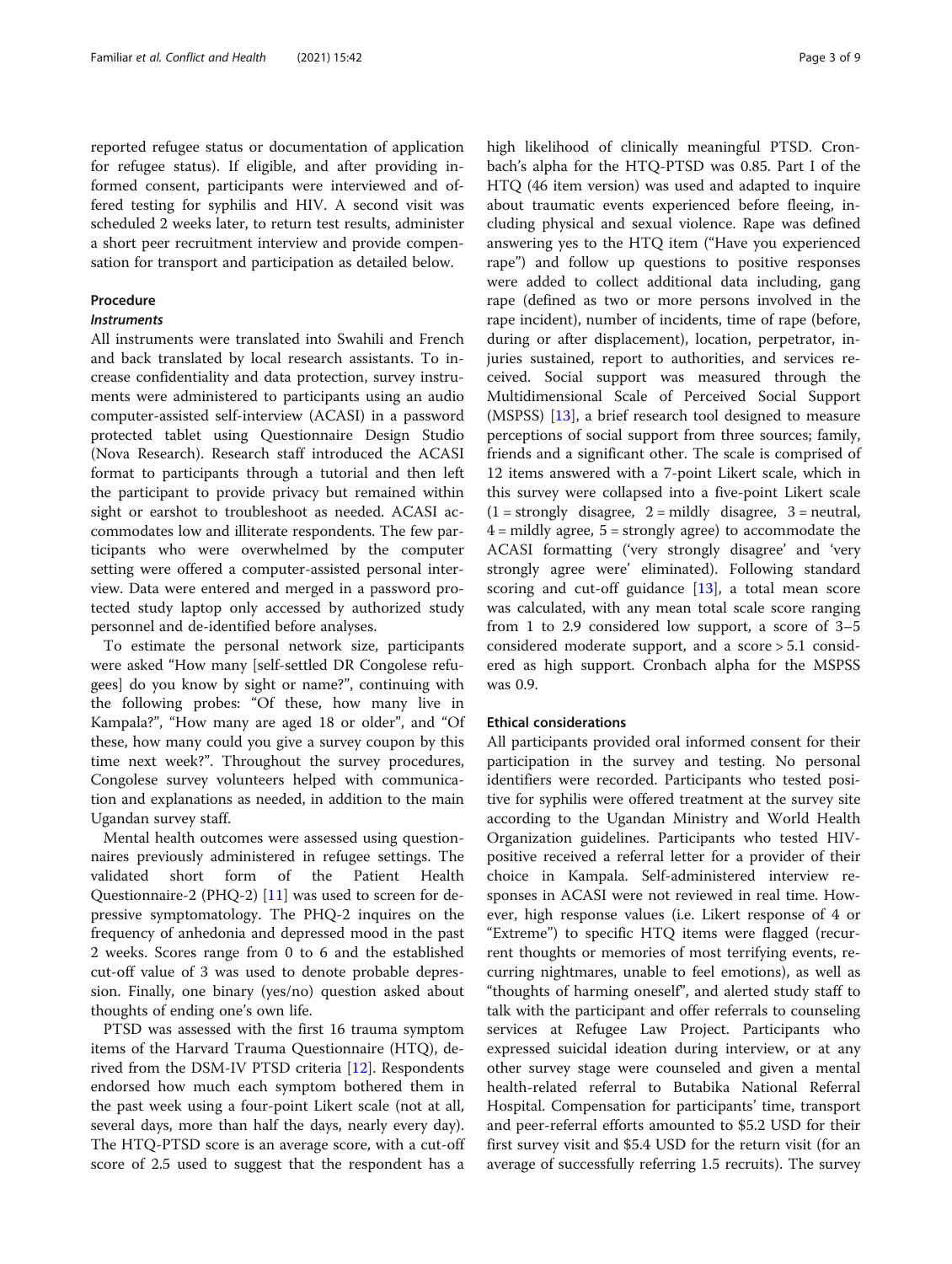protocol was approved by the ethics committee of Makerere University's School of Public Health and the Uganda National Council of Science and Technology and was reviewed by CDC's Associate Director of Science. This project was also reviewed in accordance with the Centers for Disease Control and Prevention (CDC) human research protection procedures and was determined to be research, but CDC investigators did not interact with human subjects or have access to identifiable data or specimens for research purposes.

#### Statistical analysis

Analysis of recruitment patterns and potential biases was done with RDS-Analyst [\[14](#page-8-0)]. Estimates were adjusted to account for the non-random sampling using RDS-Analyst population proportion weighting generated from the mean network size. All further data analysis was done using STATA 11 [\[15](#page-8-0)]. Key demographics, violence, and mental health outcomes were summarized and reported as mean  $+$  – SD or proportion. Unadjusted and adjusted regression models were performed to separately assess associations between mental health outcomes (a continuous PTSD score and dichotomous depression variable) and sexual (e.g. rape) and nonsexual violence reported. Adjusted analyses included variables with a significant association (i.e.  $p < 0.05$ ) in bivariate analyses with outcomes (age, educational status, marital status, and level of social support) (results not shown). Odds ratios (OR) were used to estimate risk and 95% CI for crude and multivariate models. All tests were two-sided and  $p < 0.05$  was considered significant.

#### Results

Research assistants in conversation with investigators purposefully selected and recruited two seeds who selfreported large personal network sizes. Seed participants were initially given three coupons per recruit. A total of 1560 participants were initially assessed, of which 223 did not meet the full inclusion criteria and were not included. Total coupon uptake was 0.76 (1560 redeemed/ 2051 issued). In total, 1337 participants were eligible and completed the first visit, of which 580 were women and were included in this analysis.

Women were on average 33.7 years of age, 42% had completed between 8 and 12 years of schooling, and the majority (66%) were from the North Kivu province in DRC. Seventy-eight percent had been residing in Uganda less than 6 years and 23% had been in a refugee camp before settling in Kampala. At the time of the survey, women reported being mostly married (42%), unemployed (43%), and living with family (79%) (Table [1](#page-4-0)).

Among participants, 73% (95% CI: 67–78%) met symptom criteria for PTSD, 57% (95% CI: 51–63%) for depression, and 65% reported thoughts of ending one's life.

Two-thirds of women reported high social support levels (62% for the total score, 66% for family support, 66% for support from friends, and 66% from significant others).

Eighty percent of women reported having been raped and over half (55%) reported more than one rape incident. Of those raped, the majority of women reported being gang raped (82%), with 39% of gang-rape victims reporting more than 4 perpetrators involved at a time. 61% of women described the rape occurring before displacement and 50% identified the police or government soldiers as perpetrators. Consequences of rape included, 87% reported genital injuries, 18% developed a fistula, and 26% resulted in pregnancies (Table [2\)](#page-4-0). 47% of women declared reporting the rape incident to authorities, and 57% received some type of health care.

Non-sexual traumatic incidents reported included experiencing a combat situation (93%), lack of food or water (88%), destruction of property (84%), physical abuse (84%), forced separation from family (84%), lack of shelter (83%), lack of access to health care (79%), extortion or robbery (78%), and witnessing beatings/torture (74%) (Table [3\)](#page-5-0).

Crude and adjusted ORs show that PTSD was most strongly associated with being raped (OR = 2.43,  $p \lt \sqrt{ }$ 0.01), being raped after displacement (OR = 3.17,  $p \lt \theta$ 0.001), lacking shelter (OR = 2.86,  $p < 0.01$ ), lacking food or water (OR = 2.53,  $p = 0.02$ ), lacking access to health care (OR = 2.84,  $p < 0.01$ ), forced labor (OR = 2.6,  $p <$ 0.01) extortion and/or robbery (OR = 3.08,  $p < 0.01$ ), experiencing the disappearance/kidnapping of a family member or friend (OR = 2.72,  $p < 0.01$ ), and witnessing the killing or murder of other people (OR = 3.28,  $p \lt$ 0.01) (Table [4](#page-6-0)). Number of traumatic experiences reported had a dose-response relationship with PTSD; women reporting at least 11 different incidents and above 15 had higher odds of PTSD (OR = 1.21, CI 95% 1.12–1.29,  $p < 0.001$ ; OR = 2.15, CI 95% 1.42–3.24,  $p <$ 0.001, respectively) than those reporting 10 or fewer.

In adjusted models, depression was significantly associated with several traumatic experiences including rape  $(OR = 2.3, p = 0.01)$ , and experiencing the disappearance/kidnapping of a child or spouse (OR = 1.99,  $p =$ 0.01) (Table [5\)](#page-7-0).

#### **Discussion**

This is one of the few studies, to our knowledge, utilizing ACASI methodology to describe mental health outcomes among Congolese female refugees living in an urban environment. Among those interviewed, we found that women reported high rates of rape, and that this was associated with higher levels of PTSD and depression. Results highlight important mental and physical health needs of refugee women who, under their host country's refugee assistance policies, are largely excluded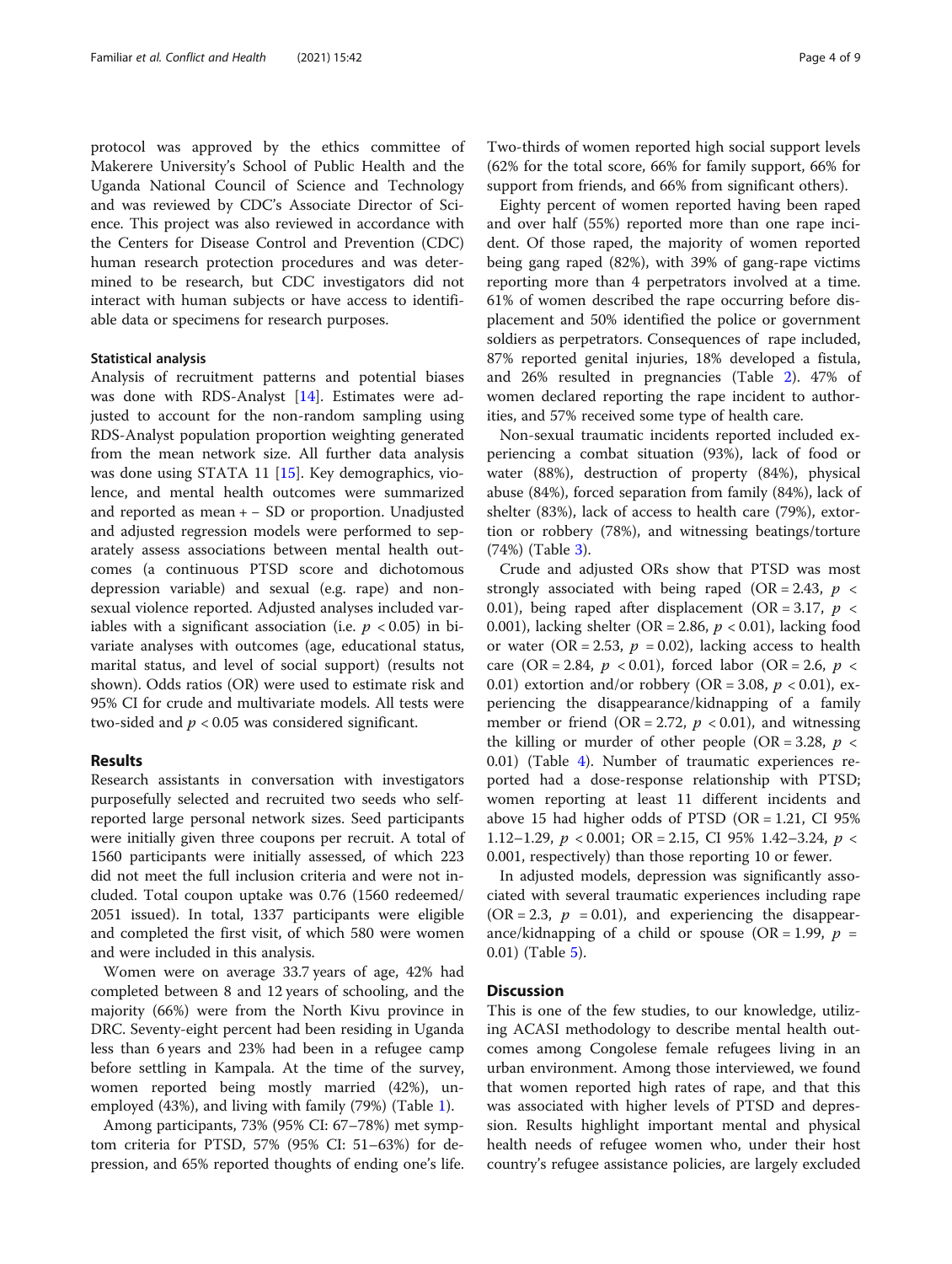<span id="page-4-0"></span>Table 1 Demographic characteristics of Congolese women

| Characteristic<br>Weighted<br>Value<br>$(n = 580)$<br>percentage (95% CI)<br>Age<br>$18 - 24$<br>121<br>20.3 (16.1–25.3)<br>$25 - 34$<br>210<br>37.1 (31.5-43.1)<br>$35+$<br>249<br>42.6 (36.7–48.8)<br>33.7 (32.3-35.0)<br>Mean age<br>Residence in DRC (Province) |  |
|---------------------------------------------------------------------------------------------------------------------------------------------------------------------------------------------------------------------------------------------------------------------|--|
|                                                                                                                                                                                                                                                                     |  |
|                                                                                                                                                                                                                                                                     |  |
|                                                                                                                                                                                                                                                                     |  |
|                                                                                                                                                                                                                                                                     |  |
|                                                                                                                                                                                                                                                                     |  |
|                                                                                                                                                                                                                                                                     |  |
|                                                                                                                                                                                                                                                                     |  |
| North Kivu<br>354<br>65.8 (59.2–71.8)                                                                                                                                                                                                                               |  |
| South Kivu<br>153<br>31.2 (25.3-37.7)                                                                                                                                                                                                                               |  |
| Other<br>17<br>$3.1(1.4-6.4)$                                                                                                                                                                                                                                       |  |
| Duration of residence in Uganda                                                                                                                                                                                                                                     |  |
| $1-5$ years<br>442<br>78.1 (73.1–82.4)                                                                                                                                                                                                                              |  |
| 115<br>19.4 (15.3-24.4)<br>6-10 years                                                                                                                                                                                                                               |  |
| 23<br>$>10$ years<br>$2.5(1.4-4.2)$                                                                                                                                                                                                                                 |  |
| Mean duration<br>$4.1(3.8-4.4)$                                                                                                                                                                                                                                     |  |
| Education (Years in school)                                                                                                                                                                                                                                         |  |
| No school<br>42<br>$10.2$ (6.8–15.0)                                                                                                                                                                                                                                |  |
| Primary (1-7 years)<br>189<br>35.9 (30.3–42.0)                                                                                                                                                                                                                      |  |
| Secondary (8-12 years)<br>41.8 (36.1-47.9)<br>269                                                                                                                                                                                                                   |  |
| Higher education (13+ years)<br>80<br>$12.0 (8.6 - 16.5)$                                                                                                                                                                                                           |  |
| Mean years in school<br>$8.2(7.6-8.7)$                                                                                                                                                                                                                              |  |
| Marital status                                                                                                                                                                                                                                                      |  |
| Never married<br>175<br>27.2 (22.4–32.6)                                                                                                                                                                                                                            |  |
| Married<br>222<br>42.5 (36.6–48.7)                                                                                                                                                                                                                                  |  |
| Divorced/Separated<br>81<br>$12.8$ (8.3-19.6)                                                                                                                                                                                                                       |  |
| Widowed<br>102<br>17.5 (13.0–23.0)                                                                                                                                                                                                                                  |  |
| Lives with family<br>485<br>79.5 (73.7-84.3)                                                                                                                                                                                                                        |  |
| Current work                                                                                                                                                                                                                                                        |  |
| Manual labor<br>227<br>34.0 (28.6–39.9)                                                                                                                                                                                                                             |  |
| Skilled labor<br>24<br>$5.3$ $(2.9-9.6)$                                                                                                                                                                                                                            |  |
| Study<br>$3.0(1.4-6.3)$<br>14                                                                                                                                                                                                                                       |  |
| 42.7 (36.7-48.8)<br>Unemployed<br>227                                                                                                                                                                                                                               |  |
| Other<br>88<br>15.1 (11.3-19.7)                                                                                                                                                                                                                                     |  |
| Currently employed (Yes)<br>54.4 (42.9-69.2)<br>339                                                                                                                                                                                                                 |  |
| Lived in a refugee camp before<br>22.8 (17.9-28.4)<br>109<br>living in Kampala                                                                                                                                                                                      |  |
| Source of refugee assistance/support                                                                                                                                                                                                                                |  |
| Refugee Law Project<br>132<br>20.6 (16.3-25.6)                                                                                                                                                                                                                      |  |
| Interaid<br>59.0 (52.9-64.9)<br>362                                                                                                                                                                                                                                 |  |
| <b>UNHCR</b><br>155<br>23.8 (19.3–29.1)                                                                                                                                                                                                                             |  |
| At least one<br>478<br>80.4 (85.0-74.8)                                                                                                                                                                                                                             |  |
| None<br>102<br>19.6 (15.0-25.2)                                                                                                                                                                                                                                     |  |

| <b>Table 2</b> Sexual violence reported by Congolese women living |  |  |
|-------------------------------------------------------------------|--|--|
| in Kampala, Uganda                                                |  |  |

| Characteristic                            | Value $(n =$<br>580) | Weighted percentage<br>(95% CI) |
|-------------------------------------------|----------------------|---------------------------------|
| Raped                                     | 454                  | 79.5 (74.3-83.9)                |
| No. rape incidents                        |                      |                                 |
| Once                                      | 210                  | 45.5 (38.8–52.4)                |
| More than once                            | 244                  | 54.5 (47.6-61.2)                |
| Time of rape                              |                      |                                 |
| Before displacement                       | 285                  | $61.0(54.1-67.5)$               |
| During displacement                       | 153                  | 35.4 (29.1-42.3)                |
| After displacement                        | 104                  | 20.6 (15.7-26.5)                |
| Place where rape occurred                 |                      |                                 |
| <b>DRC</b>                                | 404                  | 89.4 (84.3-93.0)                |
| Uganda                                    | 108                  | 19.4 (14.9-24.8)                |
| Other                                     | 14                   | $3.4(1.8-6.4)$                  |
| Rape perpetrator                          |                      |                                 |
| Militia                                   | 108                  | $23.5(18.1-30.0)$               |
| Police/ Government solders                | 247                  | 50.5 (43.6–57.3)                |
| UN/ NGO staff                             | 41                   | $11.1 (7.3 - 16.5)$             |
| Other (neighbor, relative,<br>stranger)   | 110                  | 23.6 (18.5–29.7)                |
| Gang raped (Yes)                          | 371                  | 81.7 (75.8–86.4)                |
| Gang rape frequency ( $N = 371$ )         |                      |                                 |
| Once                                      | 196                  | 55.0 (47.3-62.4)                |
| More than once                            | 175                  | 45.0 (35.9 - 55.8)              |
| Mean                                      |                      | $2.4(1.8-3.0)$                  |
| No. of gang rape perpetrators             |                      |                                 |
| < 4                                       | 211                  | 61.4 (53.9-68.5)                |
| $4+$                                      | 160                  | 38.6 (31.5-46.1)                |
| Mean                                      |                      | $4.5$ $(3.7-5.3)$               |
| Raped with an object                      | 213                  | 46.0 (39.3–52.8)                |
| Received health care for rape<br>injuries | 263                  | 57.5 (50.6-64.1)                |
| Received HIV post exposure<br>prophylaxis | 195                  | 45.7 (38.9–52.6)                |
| Reported rape to authorities              | 226                  | 47.3 (40.5-54.1)                |
| Sustained genital injuries                | 393                  | 86.7 (81.8-90.4)                |
| Fistula as a result of rape               | 60                   | 18.3 (13.1-24.9)                |
| Pregnancy as result of rape               | 132                  | 26.2 (20.7-32.5)                |

from direct assistance, whether in terms of access to health care or psychosocial support.

The finding that almost 80% of women had experienced rape and that, of those who reported rape, more than half (54%) had experienced more than one incident of rape, underscores the serious threat that women refugees face. The fact that 20% of respondents reported being raped in the country of asylum and that higher rates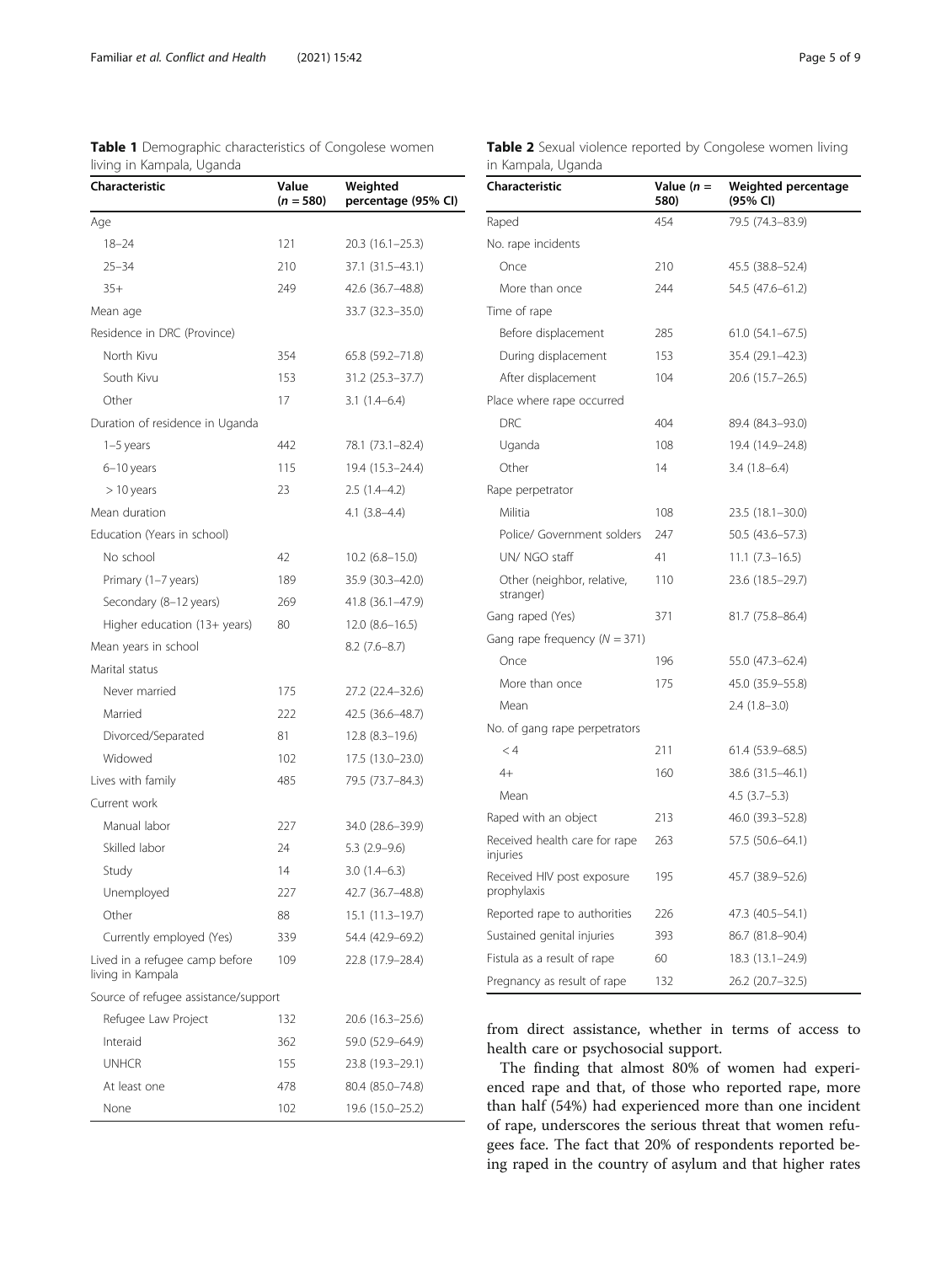<span id="page-5-0"></span>Table 3 Other trauma reported by Congolese women living in Kampala, Uganda

| Characteristic                                               | Value<br>$(n = 580)$ | Weighted<br>percentage (95%<br>CI) |
|--------------------------------------------------------------|----------------------|------------------------------------|
| Lack of shelter                                              | 492                  | 82.7 (77.5-86.9)                   |
| Lack of food or water                                        | 511                  | 87.9 (83.2-91.4)                   |
| Lack of access to health care                                | 453                  | 79.2 (74.1-83.5)                   |
| Destruction of property                                      | 505                  | 84.3 (79.1-88.4)                   |
| Experience of combat situation                               | 527                  | 92.7 (89.3-95.1)                   |
| Physical abuse                                               | 473                  | 84.2 (79.8-87.7)                   |
| Knifing                                                      | 224                  | 37.6 (32.0-43.7)                   |
| Torture                                                      | 356                  | 60.9 (54.8-66.7)                   |
| War-related injury                                           | 306                  | 54.0 (47.9-60.0)                   |
| Imprisonment                                                 | 106                  | 18.1 (13.9-23.1)                   |
| Forced labor                                                 | 244                  | 43.5 (37.6-49.6)                   |
| Extortion                                                    | 467                  | 77.9 (72.4-82.7)                   |
| Kidnapped                                                    | 314                  | 55.1 (49.0-61.0)                   |
| Forced separation from family                                | 492                  | 84.1 (79.5-87.8)                   |
| Forced to find and bury bodies                               | 161                  | 27.8 (22.7-33.5)                   |
| Prevented from burying someone                               | 163                  | 29.5 (24.3-35.4)                   |
| Forced to desecrate bodies or graves                         | 33                   | $6.4(4.0-10.3)$                    |
| Forced to physically harm another<br>person                  | 90                   | 18.3 (13.9-23.7)                   |
| Forced to betray family or friend                            | 39                   | $10.0 (6.5 - 15.1)$                |
| Experienced violent death of spouse<br>or child              | 192                  | 32.9 (27.4-38.9)                   |
| Experienced other family member or<br>friend's violent death | 228                  | 39.8 (34.0-45.9)                   |
| Experienced disappearance,<br>kidnapping of spouse or child  | 285                  | 48.5 (42.5 - 54.6)                 |
| Experienced disappearance,<br>kidnapping of family or friend | 281                  | 42.0 (36.2-48.0)                   |
| Witness physical injury of family or<br>friend               | 319                  | 58.0 (52.0–63.8)                   |
| Witnessed beating/torture                                    | 424                  | 74.0 (68.2-79.1)                   |
| Witnessed killings or murders                                | 294                  | 49.9 (43.8-56.0)                   |
| Number of traumatic experiences                              |                      |                                    |
| <=10 traumatic experiences                                   | 133                  | 21.8 (17.3-27.0)                   |
| Between 11 and 15 traumatic<br>experiences                   | 255                  | 43.9 (37.9-50.0)                   |
| > 15 traumatic experiences                                   | 192                  | 34.3 (28.8-40.4)                   |

of PTSD were associated with being raped postdisplacements points to serious gaps in the protection afforded to self-settled refugees. Rates of sexual violence in this sample were higher than in similar studies; among adult women fleeing conflict in Liberia (60%), among women living in DRC (16%) [[16\]](#page-8-0), and in a previous study of Congolese refugees living in Kampala [\[10](#page-8-0)]. The discrepancy in prevalence rates may be the result of several factors, including different populations assessed or differences in the survey tools used. For example, we found higher rates of sexual violence than those reported by Morof and colleagues (2014), who also used RDS methodology to sample hard-to-reach women refugees living in Kampala. This difference could be the result of combining RDS with survey techniques that enable participants to privately answer sensitive questions (ACAS I). As in other studies, rape was most frequently perpetrated at the hands of armed groups and often combined with additional traumatic experiences such as destruction of property, forced labor, death of family and kidnappings [[17](#page-8-0)].

Although rape may have been a driver of displacement (60% reported being raped before displacement), more than one third (35%) of women reported being raped in transit, and 20% in the host country. Local policy and services directed to refugees need to recognize that the current practice of providing support primarily to settlement-based refugees in rural areas fails to recognize the multiple needs and safety concerns of women refugees living in urban areas.

Depending on the population sampled, between 30 and 70% of refugees screen positive for PTSD [\[5](#page-8-0), [18\]](#page-8-0), with variations mostly accounted for by population characteristics and survey tools used. Rate of PTSD (73%) based on symptom criteria in this study was higher than that of Congolese women in other studies [[7,](#page-8-0) [10,](#page-8-0) [19](#page-8-0)], suggesting the higher need to understand and respond to mental health needs of self-settled refugees. PTSD symptom severity among refugees has been linked to poor executive functioning [[9\]](#page-8-0), possibly compromising their psychosocial functioning and ability to navigate complex postmigration environments. As in previous reports among women refugees [[10](#page-8-0), [20](#page-8-0)], likelihood of PTSD and depression was greater for women reporting rape and other warrelated exposures years after their initial arrival to the host country, even after adjusting for age and sociodemographic factors. The potential for long-lasting symptoms after sexual violence and rape has been described in the Rape Trauma Syndrome (RTS) [\[21\]](#page-8-0), a nomenclature used to describe post-traumatic stress symptoms that arise from sexual assault not usually diagnosed in PTSD, including sexual dysfunction, long-term depression, fear, anxiety, social maladjustment, and humiliation [\[22\]](#page-8-0).

Importantly, we found that odds of PTSD were also high among women reporting non-violent experiences such as lacking shelter (OR = 2.86,  $p < 0.01$ ), lacking food or water (OR = 2.53,  $p = 0.02$ ), and lacking access to health care (OR = 2.84,  $p < 0.01$ ). Even in cases where refugees are granted basic rights, their integration prospects are often limited and the effects of sexual and other types of violence on psychological distress are often compounded by the accumulation of post-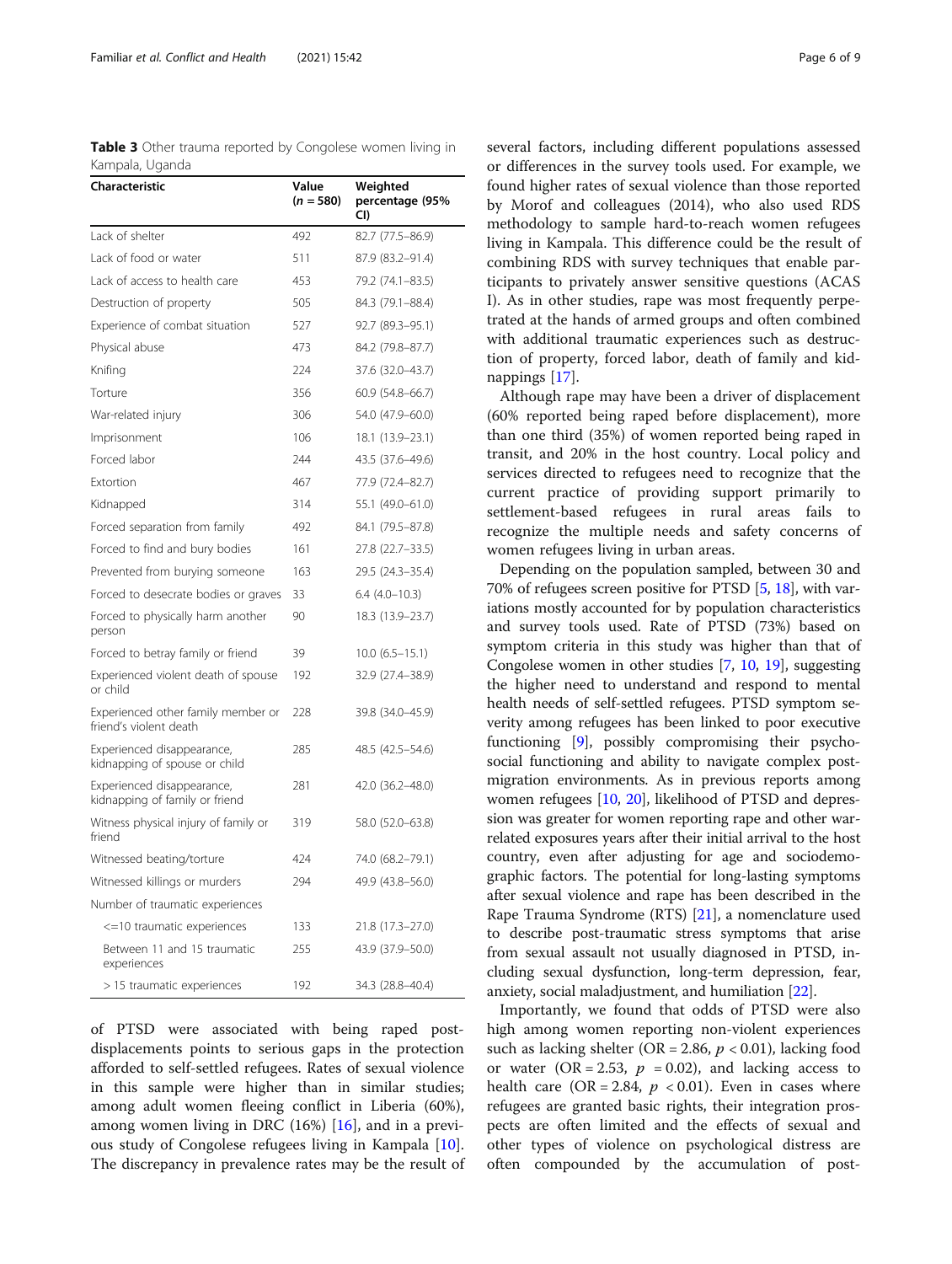#### <span id="page-6-0"></span>**Table 4** Association between PTSD score and sexual and non-sexual traumatic experiences

| Type of violence                                                      | <b>PTSD</b>                                                         |         |                     |         | Goodness of fit             |         |
|-----------------------------------------------------------------------|---------------------------------------------------------------------|---------|---------------------|---------|-----------------------------|---------|
|                                                                       | Unadjusted OR (95% CI) $p$ -value Adjusted OR (95% CI) <sup>a</sup> |         |                     |         | p-value F-statistic p-value |         |
| Sexual violence                                                       |                                                                     |         |                     |         |                             |         |
| Rape                                                                  | $2.24(1.2 - 4.18)$                                                  | 0.01    | 2.43 (1.27-4.65)    | 0.01    | 0.70                        | 0.71    |
| Gang rape                                                             | 2.04 (0.97-4.28)                                                    | 0.06    | 1.92 (0.91-4.06)    | 0.09    | 1.95                        | 0.05    |
| Pregnancy resulting from rape                                         | $1.57(0.77 - 3.20)$                                                 | 0.22    | $1.70(0.85 - 3.44)$ | 0.13    | 0.82                        | 0.59    |
| Rape before displacement                                              | $0.79(0.40 - 1.57)$                                                 | 0.50    | $0.90(0.45 - 1.81)$ | 0.77    | 2.14                        | 0.02    |
| Rape during flight                                                    | $0.93(0.47 - 1.85)$                                                 | 0.84    | $0.86$ (0.67-0.43)  | 1.73    | 0.89                        | 0.53    |
| Rape after displacement                                               | 3.06 (1.35-6.92)                                                    | < 0.001 | $3.17(1.37 - 7.37)$ | < 0.001 | 0.61                        | 0.79    |
| Non-sexual traumatic experiences                                      |                                                                     |         |                     |         |                             |         |
| Lack of shelter                                                       | 3.02 (1.52-5.99)                                                    | 0.00    | 2.86 (1.43-5.74)    | 0.00    | 1.01                        | 0.43    |
| Lack of food/water                                                    | $2.53(1.14 - 5.62)$                                                 | 0.02    | $2.53(1.18 - 5.43)$ | 0.02    | 0.89                        | 0.53    |
| Lack of access to health care                                         | 289 (1.57-5.30)                                                     | 0.00    | $2.84(1.55 - 5.23)$ | 0.00    | 0.49                        | 0.88    |
| Destruction of property                                               | 2.38 (1.13-4.98)                                                    | 0.02    | 2.48 (1.18-5.22)    | 0.02    | 0.47                        | 0.90    |
| Sustained beatings                                                    | $1.91(1.03 - 3.53)$                                                 | 0.04    | $1.87(1.01 - 3.49)$ | 0.05    | 1.53                        | 0.13    |
| Tortured                                                              | $1.61(0.92 - 2.82)$                                                 | 0.10    | $1.71(0.97 - 3.03)$ | 0.06    | 0.74                        | 0.67    |
| War-related injury                                                    | $2.14(1.22 - 3.73)$                                                 | 0.01    | $2.04(1.16 - 3.57)$ | 0.01    | 0.85                        | 0.57    |
| Imprisonment                                                          | $1.81(0.91 - 3.61)$                                                 | 0.09    | $1.73(0.86 - 3.45)$ | 0.12    | 3.77                        | < 0.001 |
| Forced labor                                                          | $2.77(1.50 - 5.12)$                                                 | 0.00    | 2.60 (1.39-4.85)    | 0.00    | 0.48                        | 0.89    |
| Extortion, robbery                                                    | $3.28(1.75 - 6.14)$                                                 | < 0.001 | $3.08(1.61 - 5.89)$ | 0.00    | 2.99                        | 0.002   |
| Kidnapped                                                             | $1.66(0.96 - 2.88)$                                                 | 0.07    | $1.65(0.94 - 2.87)$ | 0.08    | 0.77                        | 0.65    |
| Find and bury bodies                                                  | 2.12 (1.07-4.20)                                                    | 0.03    | 2.20 (1.10-4.37)    | 0.03    | 0.64                        | 0.76    |
| Forced to betray family or friend, risking their lives                | 4.70 (1.08-2.46)                                                    | 0.04    | 4.46 (1.04-19.06)   | 0.04    | 2.12                        | 0.03    |
| Violent death of spouse or child                                      | $1.82(0.95 - 3.51)$                                                 | 0.07    | 1.73 (0.89-3.36)    | 0.10    | 0.80                        | 0.61    |
| Death of family/friend                                                | $2.12(1.15 - 3.90)$                                                 | 0.02    | 2.15 (1.18-3.94)    | 0.01    | 0.74                        | 0.68    |
| Disappearance of spouse/child                                         | $1.94(1.12 - 3.38)$                                                 | 0.02    | $1.90(1.09 - 3.31)$ | 0.02    | 2.49                        | 0.008   |
| Disappearance, kidnapping of family/friend                            | 2.44 (1.37-4.33)                                                    | 0.00    | 2.72 (1.54-4.82)    | 0.00    | 2.75                        | 0.004   |
| Witnessed physical injury of family/friend in combat 1.92 (1.10-3.34) |                                                                     | 0.02    | 1.99 (1.14-3.47)    | 0.02    | 2.03                        | 0.03    |
| Witnessed beating/torture of other people                             | 1.83 (0.99-3.38)                                                    | 0.06    | 1.82 (0.98-3.38)    | 0.06    | 1.52                        | 0.14    |
| Witnessed killing or murder of other people                           | 3.06 (1.73-5.39)                                                    | < 0.001 | 3.28 (1.86-5.79)    | < 0.00  | 0.48                        | 0.89    |
| $<-10$ traumatic experiences                                          | Ref.                                                                |         |                     |         |                             |         |
| Between 11 and 15 traumatic experiences                               | $1.20(1.12 - 1.29)$                                                 | < 0.001 | $1.21(1.12 - 1.29)$ | < 0.001 | 0.77                        | 0.64    |
| > 15 traumatic experiences                                            | 2.11 (1.39-3.19)                                                    | < 0.001 | 2.15 (1.42-3.24)    | < 0.001 | 0.81                        | 0.61    |

<sup>a</sup>Models were adjusted for age, social support and education level

migration stressors [\[23](#page-8-0)] and cultural adaptation [[24\]](#page-8-0). In Burundi and Uganda, for example, DRC refugees have the legal right to work but employment rates are extremely low, limiting their access to livelihoods [\[25](#page-8-0)]. By identifying and evaluating post-migration stressors, services and programs in host countries can more effectively manage the critical psychosocial and general health needs of this population, facilitating positive adaptation within host communities.

Given the confined nature and restrictions associated with living in settlements, refugees around the world are increasingly opting to 'self-settle' in border areas of large urban hubs [\[2](#page-8-0)]. But the extent to which refugees can be

agents of development is limited by local government policy allowing their integration. At the time of the survey in 2013, there were an estimated 48,000 Congolese living in Kampala [[26](#page-8-0)], with the majority being recognized by the host Government on a prima facie basis [\[1](#page-8-0)]. If provided with appropriate supportive services, including legal, healthcare and psychosocial support, and within a framework of local integration, urban settlements may prove to be better alternatives to camps and succeed where other models have failed [[27\]](#page-8-0). In order to inform local settlement policy, more research with appropriate methodological approaches is needed to understand the current situation and livelihoods of self-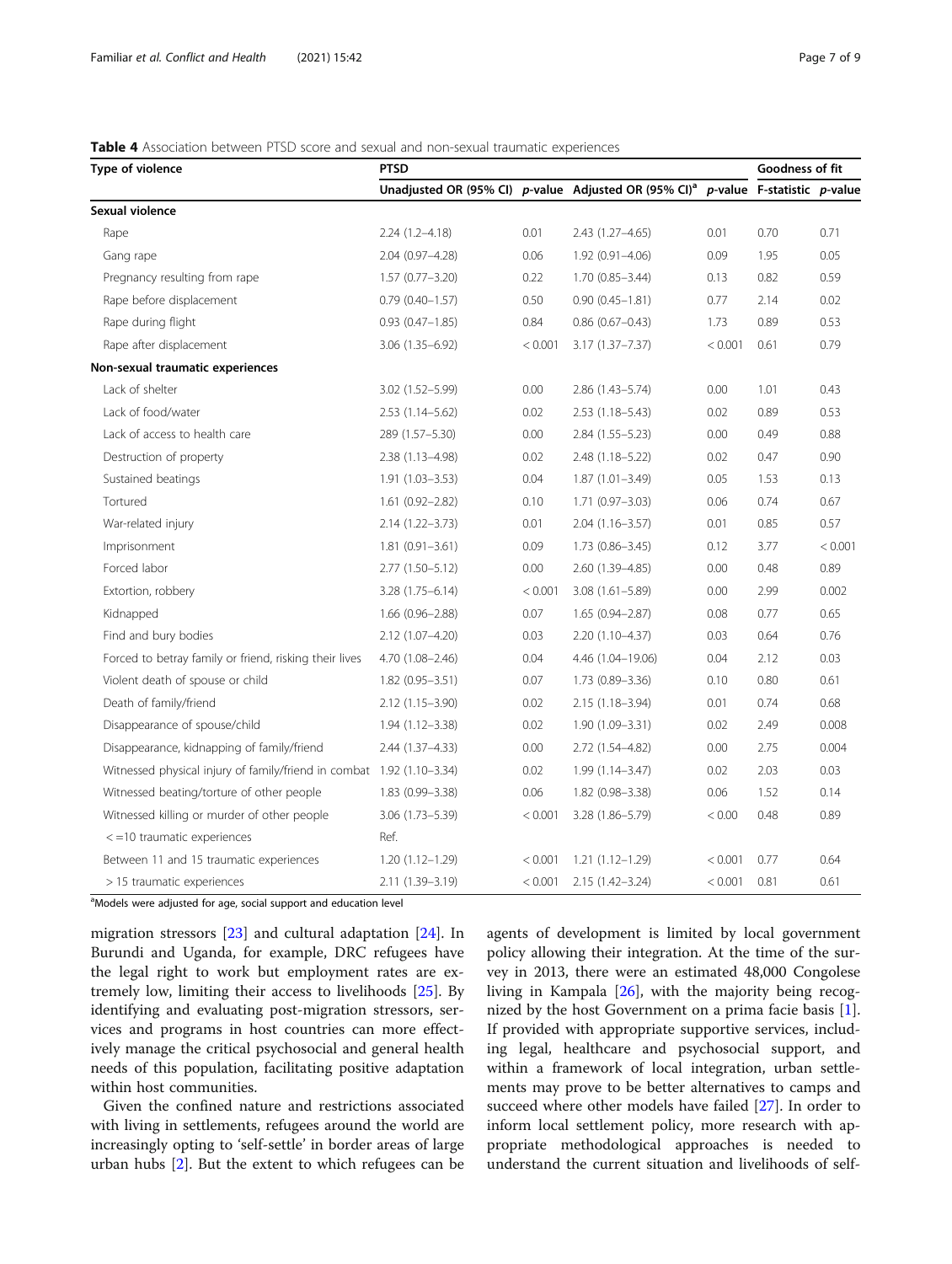| Type of violence                                       | Depression             |                 |                                 |                 | Goodness of fit    |                 |
|--------------------------------------------------------|------------------------|-----------------|---------------------------------|-----------------|--------------------|-----------------|
|                                                        | Unadjusted OR (95% CI) | <i>p</i> -value | <b>Adiusted OR</b><br>(95% CI)* | <i>p</i> -value | <b>F-statistic</b> | <i>p</i> -value |
| Sexual violence                                        |                        |                 |                                 |                 |                    |                 |
| Rape                                                   | 2.41 (1.28-4.53)       | 0.01            | $2.30(1.21 - 4.38)$             | 0.01            | 1.57               | 0.12            |
| Gang rape                                              | $1.56(0.75 - 3.25)$    | 0.24            | $1.62(0.78 - 3.36)$             | 0.20            |                    |                 |
| Pregnancy resulting from rape                          | $1.96(1.05 - 3.68)$    | 0.04            | $1.70(0.89 - 3.23)$             | 0.11            | 0.85               | 0.57            |
| Rape before displacement                               | $1.28(0.71 - 2.27)$    | 0.41            | $1.21(0.67 - 2.18)$             | 0.52            | 1.89               | 0.05            |
| Rape during flight                                     | $0.90(0.50 - 1.63)$    | 0.73            | $1.03(0.57 - 1.88)$             | 0.91            | 1.96               | 0.04            |
| Rape after displacement                                | $1.44(0.74 - 2.80)$    | 0.28            | $1.45(0.74 - 2.81)$             | 0.27            | 1.80               | 0.07            |
| Non-sexual traumatic experiences                       |                        |                 |                                 |                 |                    |                 |
| Lack of access to health care                          | $1.71(0.96 - 3.07)$    | 0.07            | $1.71(0.94 - 3.11)$             | 0.08            | 1.58               | 0.12            |
| Destruction of property                                | 2.59 (1.27-5.31)       | 0.01            | $1.88(0.90 - 3.94)$             | 0.09            | 1.74               | 0.08            |
| Forced labor                                           | $1.58(0.95 - 2.62)$    | 0.08            | $1.72(1.01 - 2.94)$             | 0.05            | 0.85               | 0.57            |
| Forced to betray family or friend, risking their lives | $2.30(0.91 - 5.82)$    | 0.08            | 2.43 (0.98-5.99)                | 0.05            | 1.96               | 0.04            |
| Death of family/friend                                 | $1.59(0.96 - 2.64)$    | 0.07            | $1.64(0.98 - 2.76)$             | 0.06            | 1.04               | 0.41            |
| Disappearance, kidnapping of spouse /child             | $2.13(1.28 - 3.53)$    | < 0.01          | $1.99(1.16 - 3.40)$             | 0.01            | 2.25               | 0.02            |
| $<$ =10 traumatic experiences                          | Ref.                   |                 |                                 |                 |                    |                 |
| Between 11 and 15 traumatic experiences                | $1.25(0.91 - 1.73)$    | 0.17            | $1.19(0.84 - 1.67)$             | 0.32            | 1.19               | 0.30            |
| > 15 traumatic experiences                             | $1.21(0.73 - 1.99)$    | 0.47            | $1.2 - (0.71 - 2.02)$           | 0.49            | 1.55               | 0.13            |

#### <span id="page-7-0"></span>Table 5 Association between depression and traumatic experiences

settled refugees. For example, qualitative interviews with self-settled Congolese refugees highlight the need for research on the role of social functioning to expand our understanding of social support seeking behaviors from family and community resources that can be harnessed as part of psychosocial interventions [[28\]](#page-8-0). Finally, host countries should support international legal frameworks permitting the safe reporting and prosecution of systematic sexual violence, with sexual violence survivor programs and mental health services included as part of these efforts.

This paper should be viewed in light of a few limitations. We relied on self-reported measures that could introduce social-desirability bias. The survey included sensitive questions and it is possible that participants under-reported traumatic events, including rape. However, the use of ACASI might have helped diminish this as has been the case in other studies [\[29\]](#page-8-0). PTSD and depression were classified based on symptom criteria and diagnostic interviews were not conducted. Questions could have been misinterpreted or instruments may not match local constructs of disease. We also lacked measures to examine the access to and uptake of mental health services for this afflicted population in Kampala. Data were collected in 2013 and refugees' situation and needs may have changed since. However, many Congolese refugees remain in Kampala and given the large influx of additional Congolese refugees to Uganda in 2018 and ongoing [\[2\]](#page-8-0), we anticipate that the need for psychosocial support given past exposure to trauma as shown here is very likely to remain.

Despite limitations, this paper has several significant strengths. First, this study provides data on mental health outcomes, traumatic experiences and rape among a population of women less represented in other research approaches. Many refugees prefer not to live in camps if they have the option and settle in urban environments but are less represented in the literature. Second, our sample was large and the use of RDS allowed us to generate population-based estimates among a hard to sample group. Third, ACASI interviewing allowed participants to privately answer sensitive and personal questions on a computer with headphones, increasing the likelihood of disclosing traumatic events, including rape.

#### Conclusions

In summary, our survey among DR Congolese female refugees self-settled in Kampala sheds light on the shocking frequency of violence, sexual and otherwise, that female refugees endure before, during and after flight, and the high rates of adverse mental health outcomes associated with it. Future programming addressing self-settled refugees should be designed to include services responding to high levels of rape and associated PTSD, as well as ongoing vulnerability to rape in the country of asylum, if they are to succeed.

#### Abbreviations

ACASI: Audio computer-assisted self-interview; CDC: Centers for Disease Control and Prevention; CI: Confidence Interval; DRC: Democratic Republic of Congo; HTQ: Harvard Trauma Questionnaire; HIV: Human Immunodeficiency